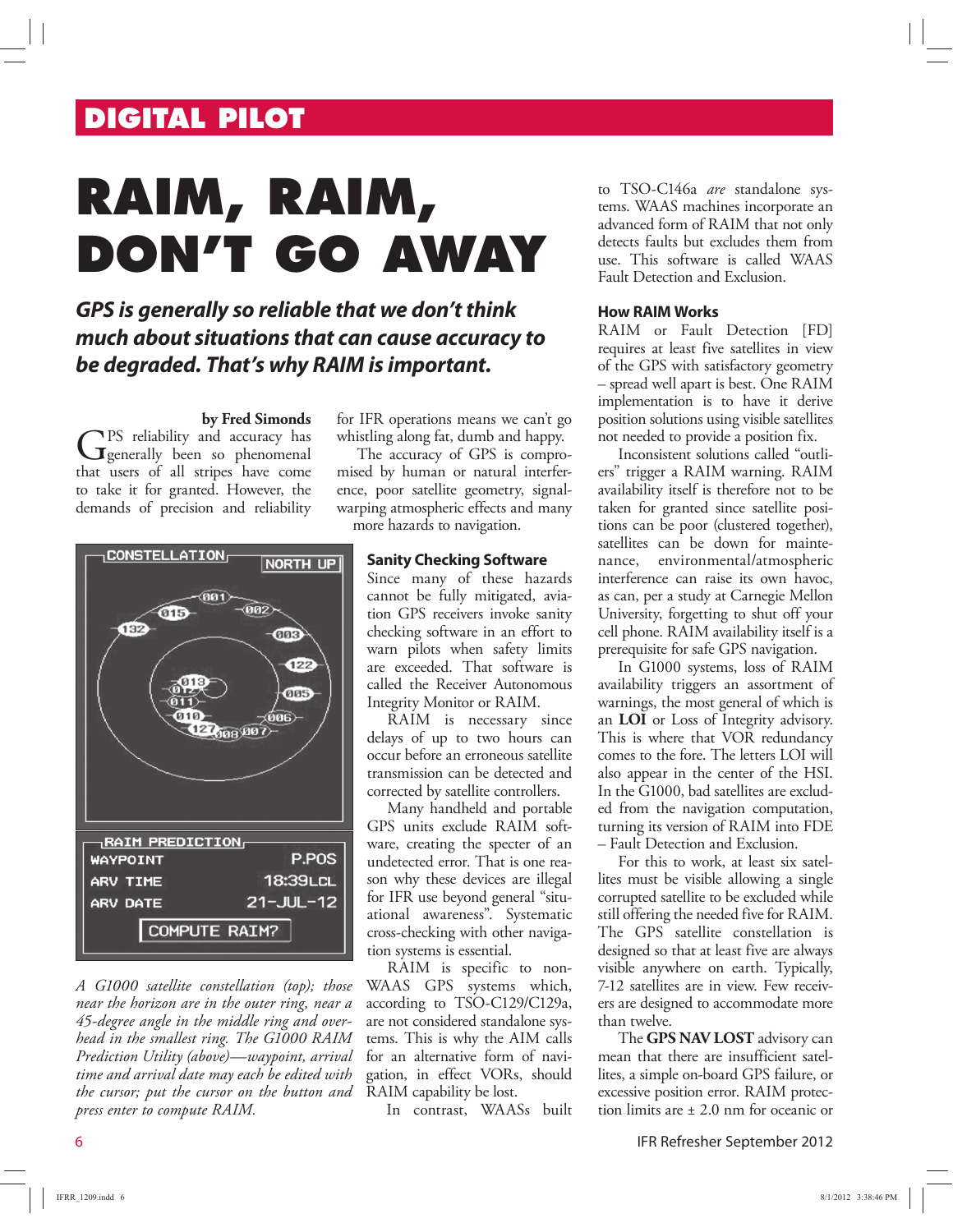## **DIGITAL PILOT**

en route flight phases; ± one nm for the 30 nm radius terminal area, and  $\pm$  0.3 nm for non-precision approaches.

#### **Loss On the Approach**

On an approach, a **RAIM UNAVAIL** message declares that there is insufficient satellite coverage to perform RAIM between the Final and Missed Approach waypoints. A similar message, **ABORT APR** indicates that GPS navigation has been lost between FAWP and MAWP. Either message calls for a miss.

If RAIM is not available, you will not be offered GPS approaches when you attempt to load a procedure. If you loaded a procedure when RAIM was available and then it became unavailable, the procedure will not activate.

RAIM can even be necessary in WAAS-equipped GPS receivers if the receiver is outside the WAAS coverage area. On long trips, AIM suggests periodic destination RAIM checks since conditions can change en route.

All this sounds pretty scary, but Garmin says that RAIM is available nearly 100% of the time regardless of phase of flight. RAIM outages are usually very short – under five minutes.

#### **PREDICTING AVAILABILITY**

RAIM prediction tools indicate whether RAIM will be available at a specified date, location and time. Many boxes including the Bendix-King KLN-89B/90A/94 units along with the GNS 430/530 and G1000 have a RAIM prediction tool.

The G1000 version appears on the AUX-GPS Status page as shown. Enter the information and the G1000 will hopefully return a **RAIM AVAILABLE** message which is valid  $\pm$  15 minutes of the specified arrival date and time. It is possible to have a **RAIM AVAILABLE** message for an en route waypoint and **RAIM NOT AVAILABLE** for an approach since the latter's protection limits are more stringent.

RAIM performs a prediction by two nm before the FAWP, and pass-

IFR Refresher September 2012 7



GPS RAIM prediction (top), allows RAIM to be predicted up to 24 hours in *advance. GPS RAIM Summaries (above), from RAIMPrediction.net. Be sure to check the time stamp when clicking on a map.* 

ing is a condition of entering approach mode. If RAIM is unavailable, do not descend to MDA, but rather continue to the MAWP via the FAWP and contact ATC as soon as practical.

While your receiver operating manual is the governing resource, receivers are allowed to operate without RAIM annunciation for up to five minutes to permit approach completion. If you get a RAIM warning after the FAWP, execute the published missed approach.

#### **PREDICTION REQUIRED?**

Performing a *preflight* RAIM prediction is required when flying T or Q RNAV routes below and above 18,000 feet respectively and RNAV SIDs, STARs and ODPs.

RNAV GPS approaches do not require a RAIM check as IFR GPS units do this automatically.

One way to meet this requirement is to ask Flight Service to include GPS NOTAMs and an en route and